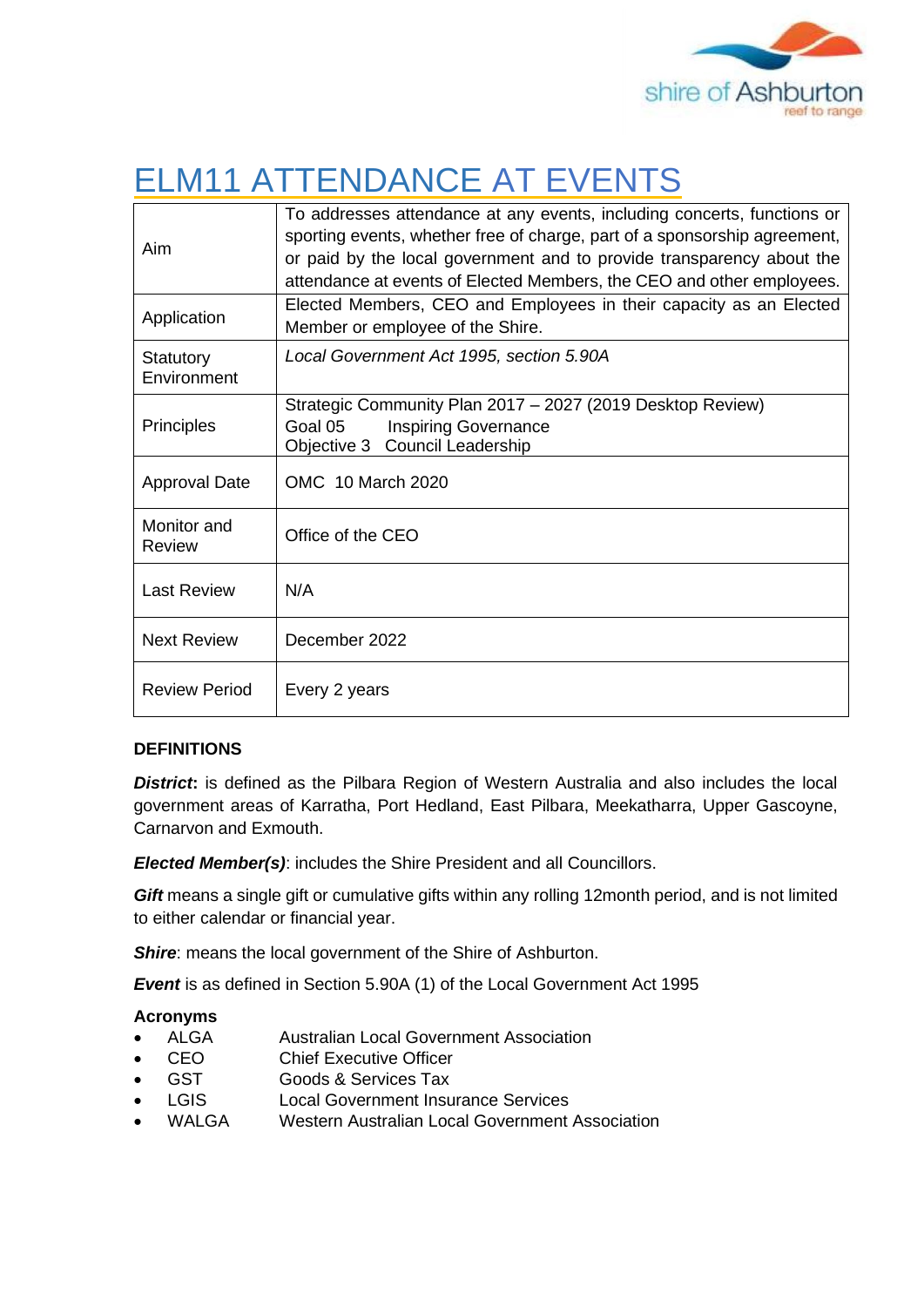

#### **POLICY STATEMENT**

Attendance at an event in accordance with this policy will exclude the recipient from the requirement to disclose a potential conflict of interest if the ticket is a gift from a donor and the value of the donation or discount is above \$300 and the donor has a matter before Council. Any gift of a free or discounted ticket or attendance received that is \$300 or less (either one gift or cumulative over 12 months from the same donor) also does not need to be disclosed as an interest.

- All values quoted in this policy are exclusive of GST where relevant.
- If an Elected Member receives a gifted or discounted ticket **in their name**, in their role as an Elected Member, of \$300 or greater value, they are still required to comply with normal gift disclosure requirements.
- Whilst the law permits gifts greater than \$300 to be accepted by the CEO, in their role with the Shire, all other employees, personally, are prohibited from accepting any gift greater than \$300, unless from the Shire as the organiser of the event, or as a gift pursuant to Section 5.50 of the Local Government Act 1995 (gratuity on termination).
- If an employee receives a ticket in their name, in their role as an employee, of between \$50 and \$300, they are required to comply with normal gift disclosure requirements and the Code of Conduct re notifiable and prohibited gifts.
- An event does not include training, which is dealt with separately via Policies ELM05 Councillor Training/Conference Attendance and ELM06 Councillor Accommodation, Travel and Incidental Expenses Whilst on Council Business
- Nothing in this Policy shall be construed as diminishing the role of the CEO in approving attendance at activities or events by other employees that in the opinion of the CEO, are appropriate, relevant and beneficial to the Shire of Ashburton and its employees.
- Attendance at an event by an Elected Member or CEO not contemplated with by this Policy shall be determined by the Council.

Elected Members, the CEO and Directors and Managers occasionally receive tickets or invitations to attend events to represent the Shire to fulfil their leadership roles in the community. The event may be a paid event or a ticket/invitation may be gifted in kind, or indeed it may be to a free/open invitation event for the community in general.

#### **Pre-Approved Events**

In order to meet the policy requirements tickets and invitations to events must be received by the Shire (as opposed to in the name of a specific person in their role with the Shire).

Individual tickets and associated hospitality with a dollar value above \$1,000 (inclusive of travel if relevant) provided to the Shire, Elected Member, CEO or employee are to be referred to Council for determination.

The Shire approves attendance at the following events by Elected Members, the CEO and employees of the Shire:

- a) Advocacy or lobbying of Members of Parliament or Ministerial briefings (Elected Members, the CEO and Directors and Managers only);
- b) Any free event held within the Shire of Ashburton;
- c) Events run by ALGA, WALGA, LGIS or major professional bodies associated with local government at a local, state and federal level and Local, State or Federal Government or Government Agency or Department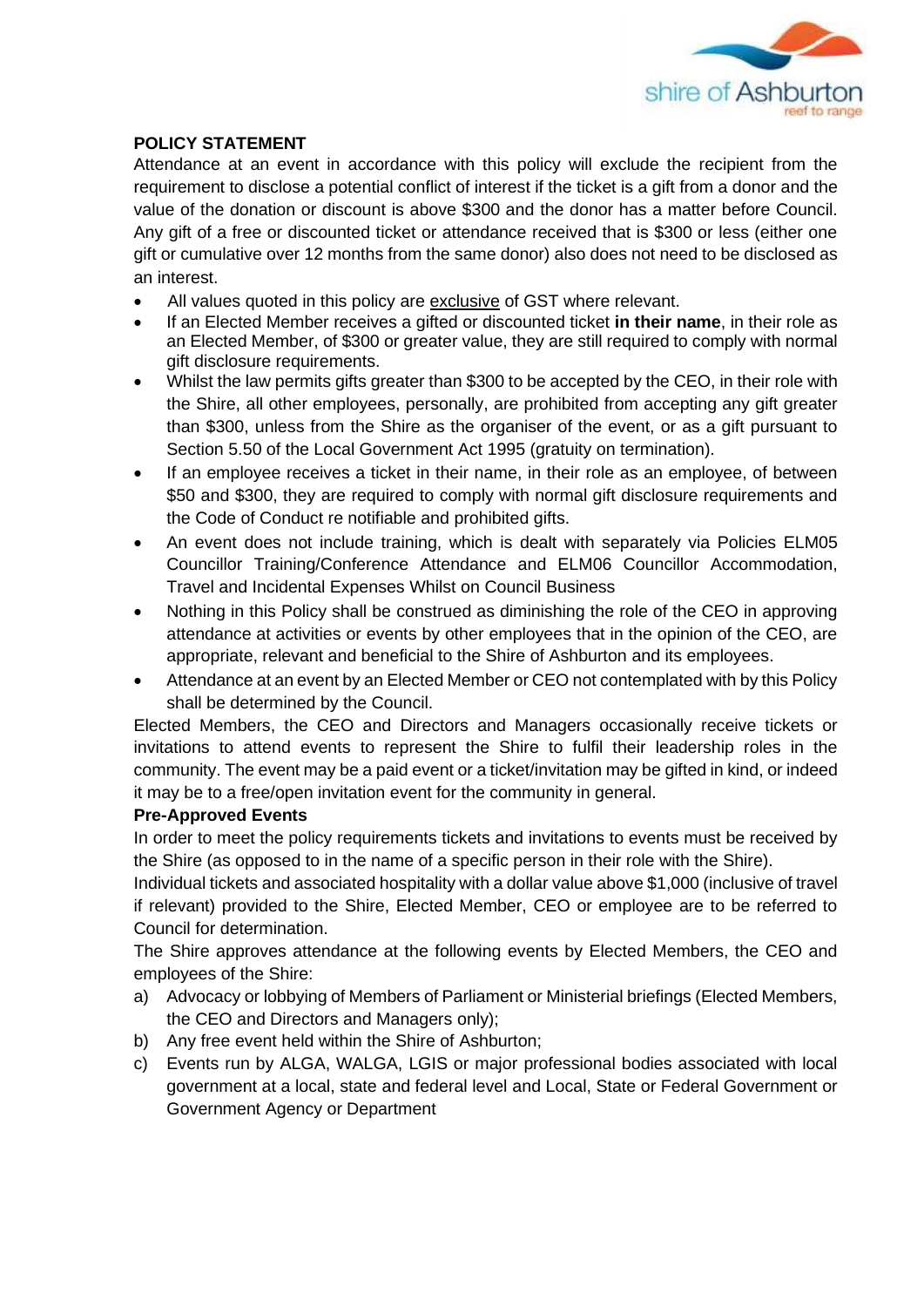

- d) Meetings or Events hosted by Clubs, organisations, schools or Not for Profit Organisations within the Shire of Ashburton or District to which the Shire President, Elected Member, CEO or employee has been officially invited;
- e) Shire hosted, run or sponsored ceremonies, tournaments, functions and events and functions and events with employees;
- f) Community art exhibitions within the Shire of Ashburton or District;
- g) Cultural events/festivals within the Shire of Ashburton or District;
- h) Opening or launch of an event or facility within the Shire of Ashburton or District;
- i) Recognition of Service events within the Shire of Ashburton or District;
- j) Returned & Services League of Australia events within the Shire of Ashburton or District; and
- k) Where Shire President, Elected Member or CEO representation has been formally requested.

All Elected Members, the CEO and employees with the approval of the CEO or their respective Director, are entitled to attend a pre-approved event. If there are more Elected Members wishing to attend the event than free or discounted tickets provided, then the Shire President shall allocate the tickets.

# **Approval Process**

Where an invitation is received to an event that is not pre-approved, it may be submitted for approval prior to the event for approval as follows:

➢ Events for the Shire President may be approved by the Deputy Shire President, events for Councillors may be approved by the Shire President, events for the CEO may be approved by the Shire President; and events for employees may be approved by the CEO or their respective Director.

Considerations for approval of the event includes any justification provided by the applicant when the event is submitted for approval, the benefit to the Shire of the person attending, alignment to the Shire's Strategic Objectives and the number of Shire representatives already approved to attend.

Where an Elected Member, CEO or employee attends a pre-approved event or has an event approved through this process and there is a fee associated with the event, including for attendance of a partner, then the cost of the event, together with reasonable cost of accommodation and travel, if required, may be authorised for payment by the CEO from the Shire's relevant budget line.

# **Other matters**

Any event that is not pre-approved above, is not submitted through an approval process as detailed herein, or is received personally is considered a non-approved event and must be submitted to the Council for determination, unless one or more of the following circumstances applies:

- 1. If the event is a free event to the public then no action is required and it is approved.
- 2. If the event is ticketed and the Elected Member, CEO or employee pays the full ticketed price and does not seek reimbursement, then no action is required and it is approved.